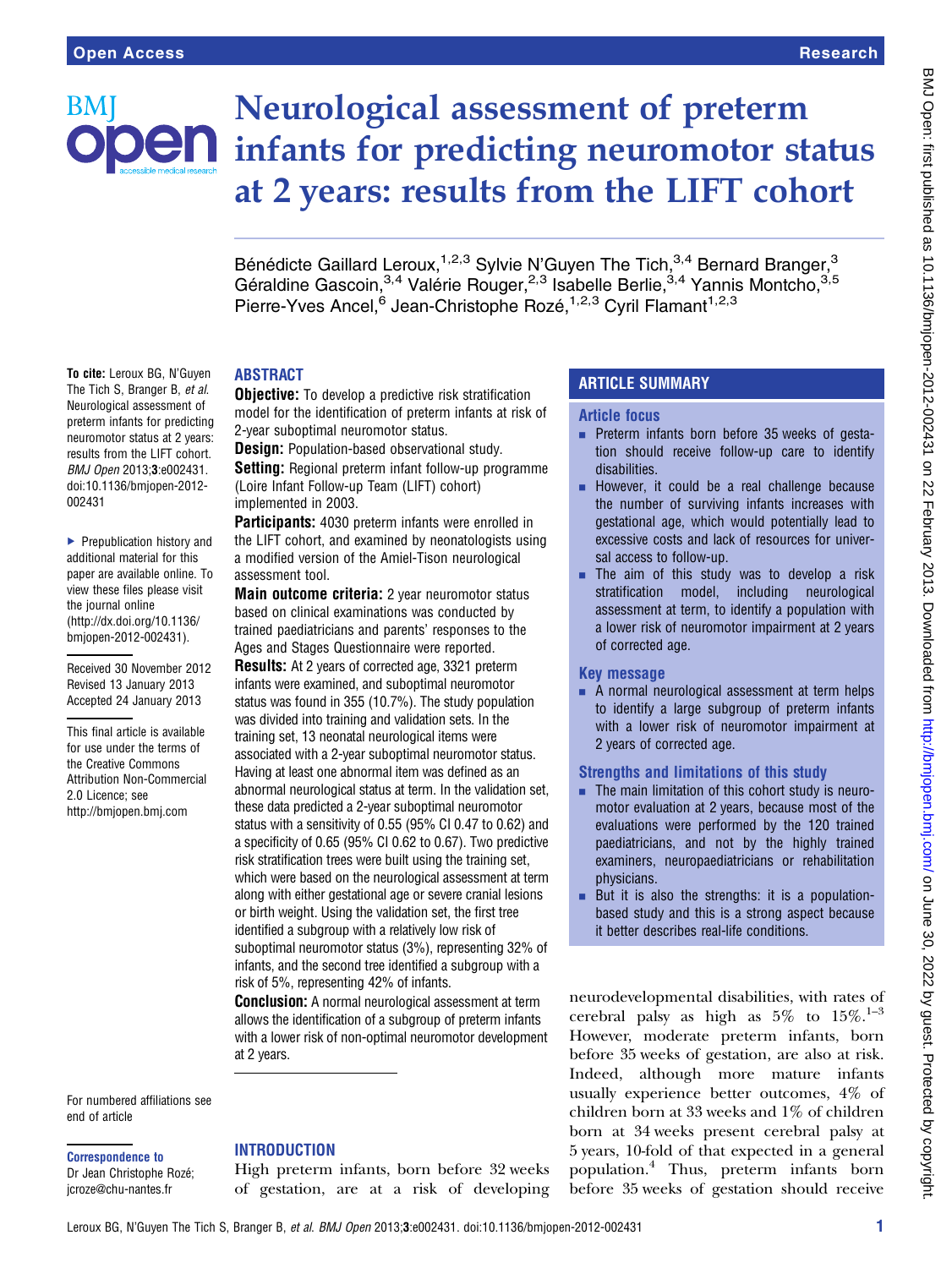follow-up care to identify disabilities and improve outcomes. However, it could be a real challenge because the number of surviving infants increases with gestational age, which would potentially lead to excessive costs and lack of resources for universal access to follow-up.

Neuroimaging data are often used to predict outcome. In fact, abnormal findings on MRI in high preterm infants at term-equivalent age can predict neuromotor impairment at 2 years of age and also be used to stratify infants by risk.<sup>5–7</sup> However, MRI use in daily practice is significantly limited by the cost, accessibility and expertise required. Cranial ultrasounds are routinely performed in neonatal intensive care units, and a strong correlation between severe lesions observed on neonatal cranial ultrasound and school-age MRI has been reported.<sup>6</sup> Moreover, neonatal cranial ultrasound is highly reliable for the detection of intraventricular haemorrhage and cystic white matter injury, although its ability to accurately diagnose non-cystic lesions is limited.<sup>8</sup> Thus, the value of cranial ultrasound in predicting neurodevelopmental outcome in neonates remains controversial. This concerns cognitive development rather than cerebral palsy.<sup>9 10</sup> Indeed, a relatively low sensitivity to predict cerebral palsy has been reported in a population-based study.<sup>11</sup>

Amiel-Tison<sup>12</sup> <sup>13</sup> has developed a clinical instrument for the neurological assessment of preterm infants at term. This instrument considers signs that depend on the integrity of upper structures, such as passive and active tones in the axis and limbs, spontaneous movements, behaviour and alertness, as well as cranial characteristics. Interobserver reliability of the Amiel-Tison assessment tool is very good, and when performed by a highly trained examiner, the results correlate with developmental performance at 2 years of corrected age.<sup>14-16</sup>

Therefore, the aim of this study was to develop a risk stratification model for predicting the neuromotor status at 2 years of corrected age, using a modified version of the Amiel-Tison neurological assessment tool at term.

# **METHODS**

## Study population

The study population consisted of surviving preterm infants, born before 35 weeks of gestation between 1 January 2003 and 31 December 2008 and enrolled in the Loire Infant Follow-up Team (LIFT) cohort (figure 1). Written consent was obtained at enrolment. The cohort was registered at the French Comité National Informatique Et Liberté (no. 851117).

## Neonatal neurological status

Neurological assessment was performed as described by Amiel-Tison by a neonatologist, who examined all preterm infants upon enrolment in the study and during the week preceding discharge. Amiel-Tison and Gosselin trained neonatologists for administering the neurological assessment tool at 2 years of age. This assessment is divided into six sections and includes 35 items covering neurosensory aspects, cranial morphology, passive and active muscle tones, spontaneous motor activity and primary reflexes. The original scoring system is based on a three-point ordinal scale wheren '0' corresponds to a typical response, '1' to a moderately abnormal response,



Figure 1 Cohort profile.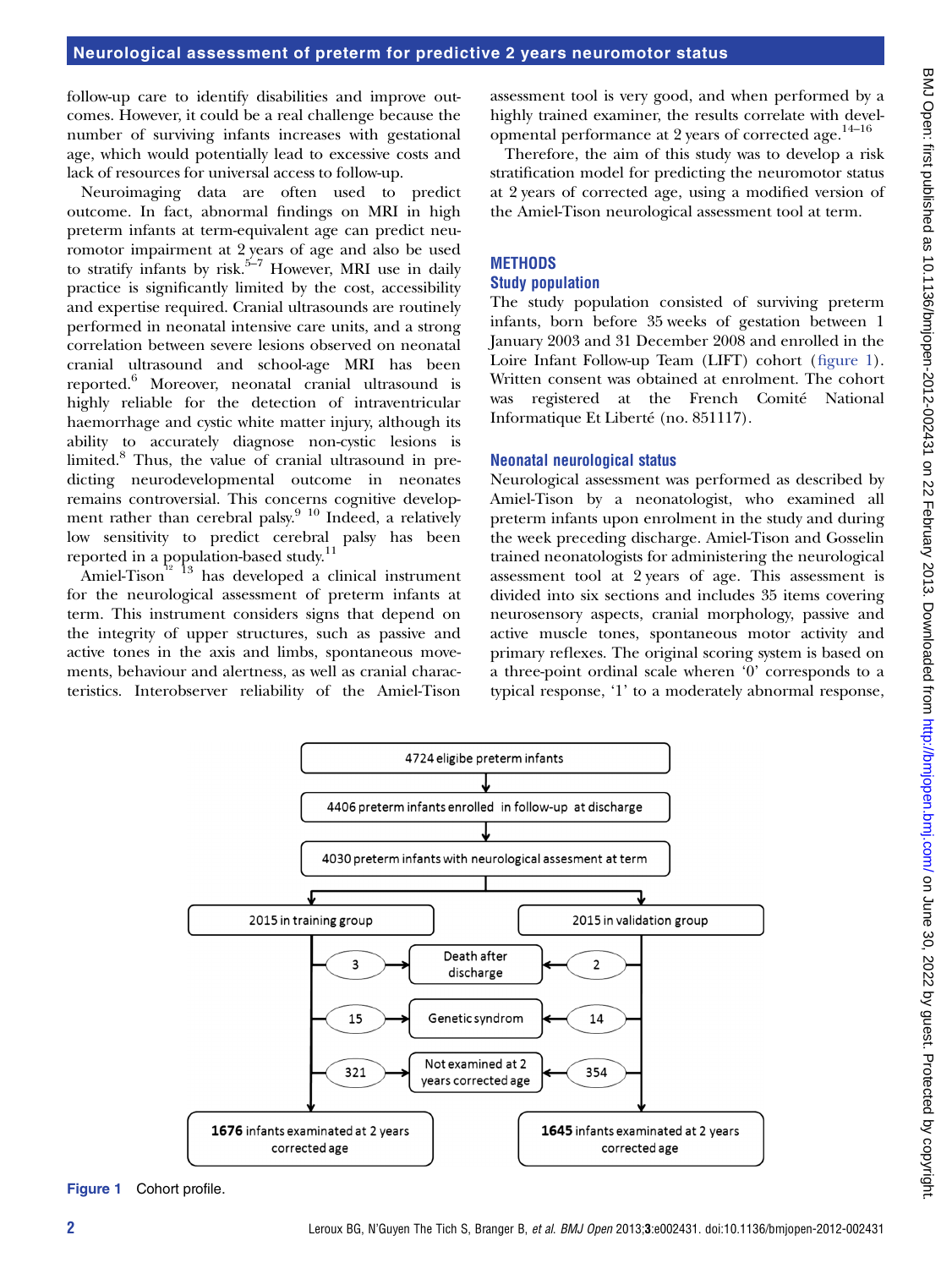and '2' to a definitely abnormal response. However, in the present study, we have used a modified version of the Amiel-Tison neurological assessment tool, because we have combined some items into a single item (ie, head circumference, anterior fontanels, squamous sutures and other sutures were combined into cranial morphology). Moreover, seven items were not analysed because they were previously described as poorly informative owing to their rarity (ocular signs, seizures, Moro reflex and fasciculation of the tongue), lack of relevance in preterm infants (high arched palate) or poor interobserver reproducibility (palmar grasp and asymmetric tonic neck).<sup>12</sup> Finally, 16 items were analysed: adaptedness during assessment, social interaction, excitability, feeding autonomy and non-nutritive sucking, spontaneous motor activity, response to voice, visual fixing and tracking, lower limbs recoil, popliteal angle, upper limbs recoil, scarf manoeuvre, ventral or dorsal incurvation, comparison of curvatures, pull to sit and reverse manoeuvre, righting reaction and cranial morphology (figure 2). For each item, a dichotomous score was recorded (normal: 0 vs abnormal: 1 or 2), and when an item was not recorded as abnormal, it was considered normal.

#### Neuromotor status at 2 years of corrected age

The children were then evaluated at 2 years of corrected age by trained paediatricians of our regional follow-up network.<sup>17</sup> The paediatricians received yearly training concerning a 2-year neurodevelopmental assessment, which was provided by Amiel-Tison and Gosselin in 2003–2006. The children were then classified as showing suboptimal neuromotor function when severe neuromotor impairment (resulting in a diagnosis of cerebral palsy with inability to walk independently) or milder signs (consistent with independent walking by 2 years of corrected age, such as phasic stretch in the triceps surae muscle and imbalance of passive axial tone with a predominance of extensor tone) were detected. Neurodevelopmental assessment also included the parent-completed ages and stages questionnaires  $(ASQ).<sup>9</sup>$  This tool assesses five domains of child development: communication, gross motor, fine motor, problem solving and personal-social. If an abnormal response was recorded for the two neuromotor domains (gross motor and fine motor), the child was classified as showing suboptimal neuromotor function, in order to limit the risk of underestimating suboptimal neuromotor status.



Figure 2 Five of the 13 items from the Amiel-Tison neurological assessment tool at term were significantly associated with suboptimal neuromotor developmental status at 2 years. (A) Active tone in flexor and extensor muscles of the neck: pull to site manoeuvre from left to right and back-to-lying response from back to left. Both responses are comparable at term; (B) passive tone in the body axis: ventral incurvation (B1) typically exceeds dorsal incurvation (B2); (C) non-nutritive sucking: sucking movements occur by burst. The resulting negative pressure is perceived; (D) visual fixing and tracking: semireclined position on a flat hand; when visual fixation of the target is obtained, tracking is tested on both sides; (E) active tone in the body axis: when placed in the standing position, a strong contraction of the antigravity muscles is observed; the infant is able to support his/her body weight for a few seconds without hyperextension.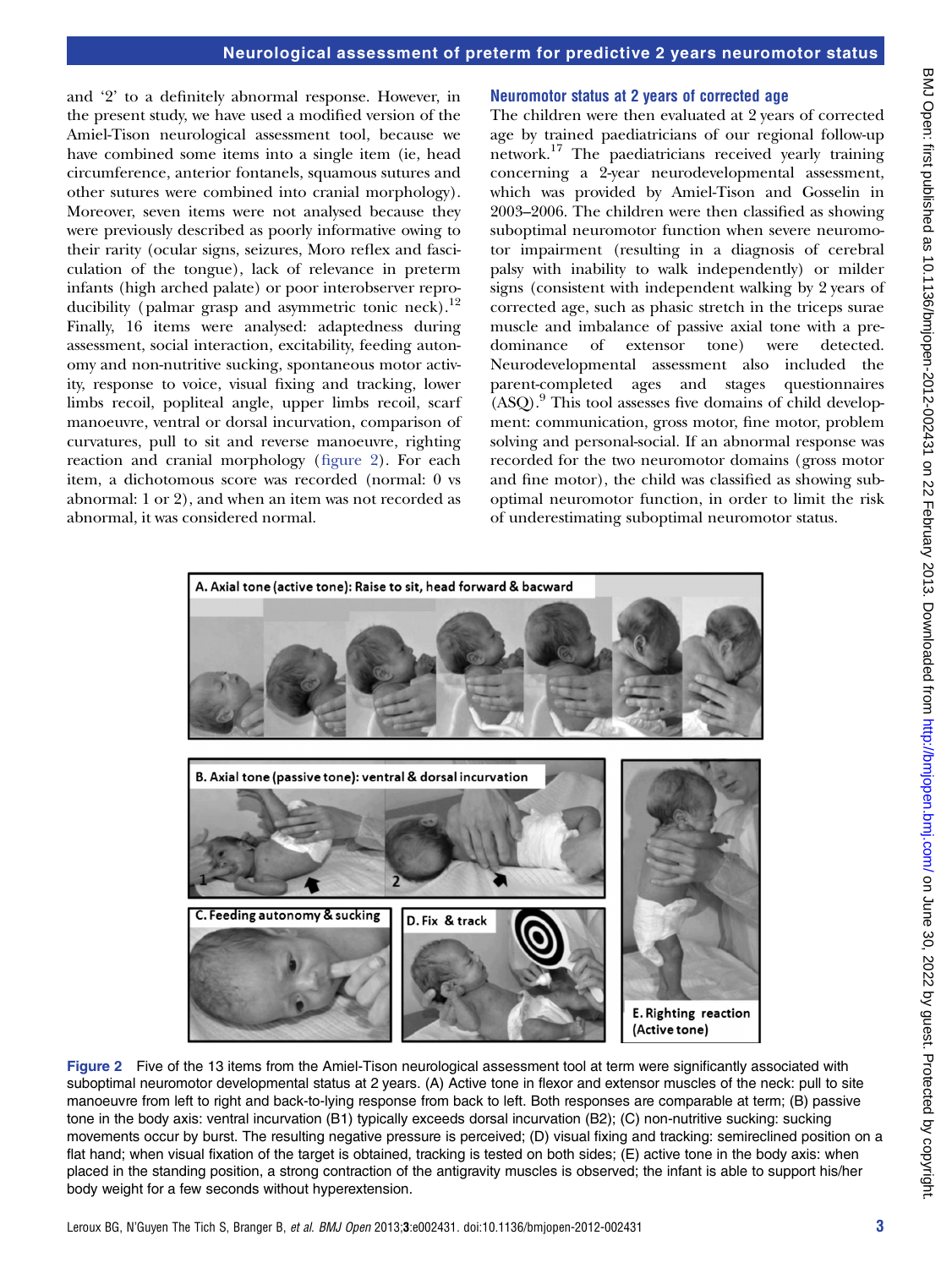#### Statistical analysis

The total population with assessment at term or near term was split into two groups: a training group and a validation group. The items significantly associated with suboptimal neuromotor status in the training group were selected, and sensitivity, specificity, positive and negative likelihood ratios were calculated for these items and for their combination.

Next, the number and frequency of children with suboptimal neuromotor status in case of no abnormal item, one or two abnormal items and three or more abnormal items were calculated. To validate our encoding strategy (ie, when an item was not recorded as abnormal, it was considered normal), we compared our results obtained for the association between neurological status at term and outcome at 2 years, with the results obtained with 50 datasets where non-recorded items were imputed using a multiple imputation module included in the SPSS Statistics software.

Finally, two predictive risk stratification trees were built using the training dataset. The purpose was to establish a diagnostic decision tree capable of distinguishing between children with optimal or suboptimal neuromotor status at 2 years of corrected age. In the first tree, gestational age, severe cranial lesions detected by neuroimaging and abnormal neurological status at term, defined as presenting at least one abnormal item, were included in the model and prioritised by  $\chi^2$  automatic interaction detector analysis. In the second tree, only birth weight and abnormal neurological status were

included. Then, the validation dataset was used to validate the items' prioritisation and the two diagnostic trees. All p values resulted from two-sided tests. The analyses were performed with SPSS V.19.0 (SPSS Inc, Chicago, Illinois, USA) except for sensitivity, specificity, positive and negative likelihood ratio calculation, performed with the Diagnostic Test Calculator (Department of Medical Education, University of Illinois, Chicago, Illinois, USA).

#### RESULTS

From the 4724 infants deemed eligible, 4406 were enrolled in the LIFT cohort and 4030 received a neurological examination at term. All 16 items were completed for 83% of the children, one of the 16 items was not completed for 11%, two items were not completed for 3% and more than two items were not completed for 3% of the children. From the 4030 infants with neurological examination, five died, 29 presented a genetic syndrome, 3321 were examined at 2 years of corrected age and 675 were not examined (figure 2). The 675 children not examined at 2 years were very similar except in terms of birth year (table 1). The 4030 infants with a recorded neurological examination at term were split into two groups: a training group and a validation group. These two groups were not significantly different (table 2).

In the training group,  $180$  of  $1676$  infants  $(10.7\%)$ presented a suboptimal neurological status at 2 years of

| Comparison between infants examined and not examined at 2 years of corrected age<br>Table 1 |                                            |                                        |         |  |  |
|---------------------------------------------------------------------------------------------|--------------------------------------------|----------------------------------------|---------|--|--|
|                                                                                             | <b>Examined at 2 years</b><br>$n=3321$ (%) | Not examined at 2 years<br>$n=675$ (%) | p Value |  |  |
| Gestational age (weeks)                                                                     |                                            |                                        |         |  |  |
| $22 - 26$                                                                                   | 4.7                                        | 4.0                                    | 0.06    |  |  |
| $27 - 28$                                                                                   | 9.0                                        | 8.0                                    |         |  |  |
| $29 - 30$                                                                                   | 14.8                                       | 12.4                                   |         |  |  |
| $31 - 32$                                                                                   | 25.4                                       | 23.3                                   |         |  |  |
| $33 - 34$                                                                                   | 46.1                                       | 52.3                                   |         |  |  |
| Birth weight (g)                                                                            |                                            |                                        |         |  |  |
| 450-999                                                                                     | 12.8                                       | 11.3                                   | 0.29    |  |  |
| 1000-1499                                                                                   | 25.5                                       | 23.4                                   |         |  |  |
| 1500-1999                                                                                   | 36.0                                       | 36.9                                   |         |  |  |
| 2000 and more                                                                               | 25.7                                       | 28.4                                   |         |  |  |
| Male                                                                                        | 54.6                                       | 51.4                                   | 0.13    |  |  |
| Birth year                                                                                  |                                            |                                        |         |  |  |
| 2003-2004                                                                                   | 32.1                                       | 23.6                                   | 0.001   |  |  |
| 2005-2006                                                                                   | 33.3                                       | 36.2                                   |         |  |  |
| 2007-2008                                                                                   | 34.6                                       | 42.5                                   |         |  |  |
| Cranial ultrasound/MRI abnormalities                                                        |                                            |                                        |         |  |  |
| No cranial ultrasound, no MRI                                                               | 23.0                                       | 24.0                                   | 0.54    |  |  |
| No lesions at cranial ultrasound and/or MRI                                                 | 69.6                                       | 70.7                                   |         |  |  |
| Intraventricular haemorrhage (grade II)                                                     | 3.6                                        | 2.7                                    |         |  |  |
| Intraventricular haemorrhage (grades III and IV)                                            | 0.5                                        | 0.3                                    |         |  |  |
| White matter damage                                                                         | 3.1                                        | 2.2                                    |         |  |  |
| White matter damage and intraventricular haemorrhage                                        | 0.2                                        | 0.1                                    |         |  |  |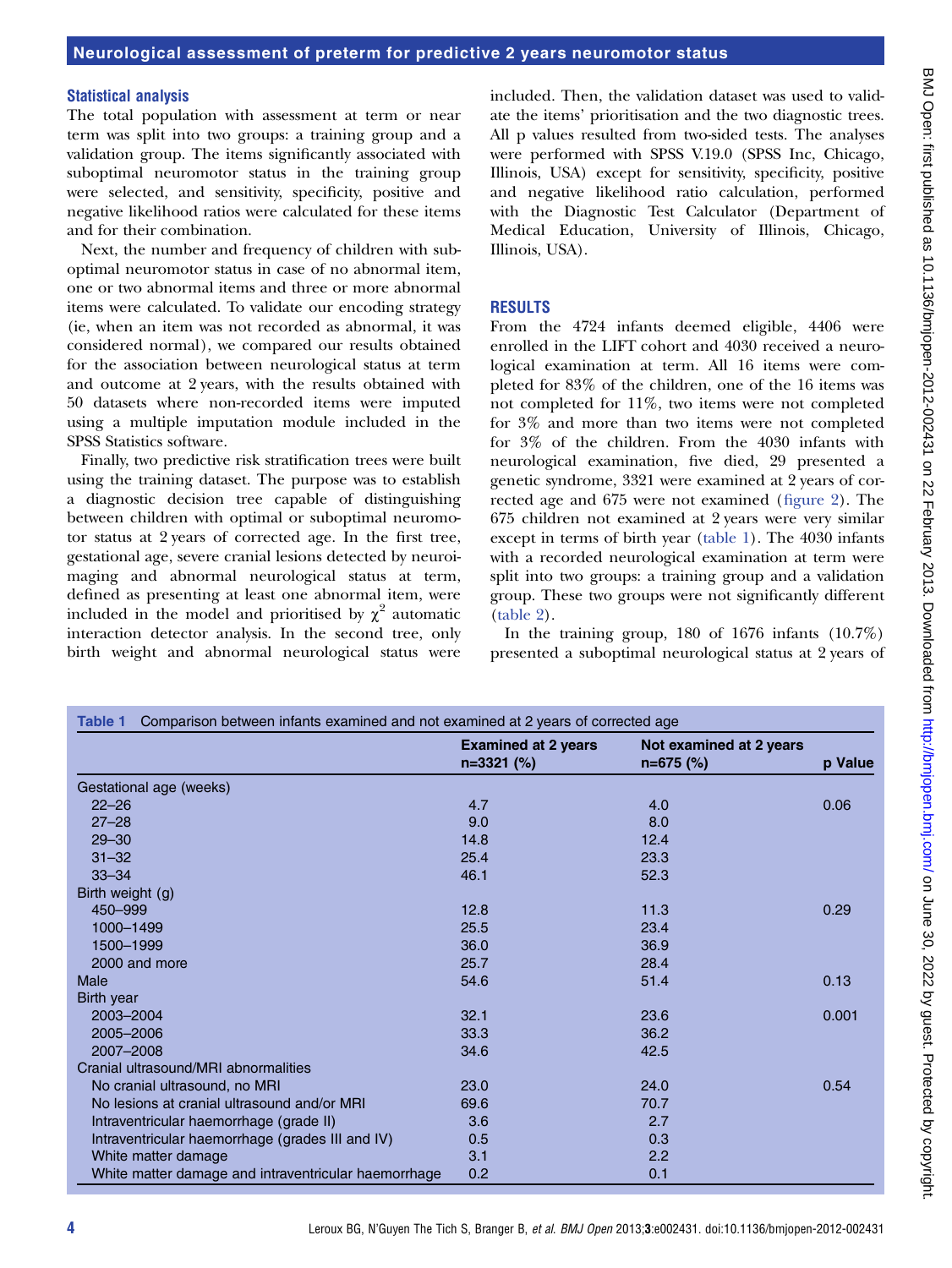|                                                      | <b>Training Group</b><br>$(n=2015)$ (%) | <b>Validation group</b><br>$(n=2015)$ (%) | p Value |
|------------------------------------------------------|-----------------------------------------|-------------------------------------------|---------|
| Gestational age (weeks)                              |                                         |                                           |         |
| $22 - 26$                                            | 4.4                                     | 4.7                                       | 0.24    |
| $27 - 28$                                            | 9.1                                     | 8.6                                       |         |
| $29 - 30$                                            | 15.6                                    | 13.3                                      |         |
| $31 - 32$                                            | 24.2                                    | 25.9                                      |         |
| $33 - 34$                                            | 46.7                                    | 47.4                                      |         |
| Birthweight (g)                                      |                                         |                                           |         |
| 450-999                                              | 12.2                                    | 12.8                                      | 0.96    |
| 1000-1499                                            | 25.5                                    | 25.1                                      |         |
| 1500-1999                                            | 36.1                                    | 36.2                                      |         |
| $\geq$ 2000                                          | 26.2                                    | 25.9                                      |         |
| Male                                                 | 53.6                                    | 54.6                                      | 0.45    |
| Birth year                                           |                                         |                                           |         |
| 2003-2004                                            | 30.0                                    | 30.5                                      | 0.62    |
| 2005-2006                                            | 34.6                                    | 33.2                                      |         |
| 2007-2008                                            | 35.6                                    | 36.3                                      |         |
| Cranial ultrasound/MRI abnormalities                 |                                         |                                           |         |
| No cranial ultrasound, no MRI                        | 23.8                                    | 22.2                                      | 0.13    |
| No lesion on cranial ultrasound and/or MRI           | 68.4                                    | 71.1                                      |         |
| Intraventricular haemorrhage (grade II)              | 3.5                                     | 3.5                                       |         |
| Severe cranial ultrasound/MRI abnormalities          | 4.2                                     | 3.2                                       |         |
| Intraventricular haemorrhage (grades III and IV)     | 0.6                                     | 0.3                                       |         |
| White matter damage                                  | 3.5                                     | 2.6                                       |         |
| White matter damage and intraventricular haemorrhage | 0.1                                     | 0.3                                       |         |
| Outcome at 2 years                                   |                                         |                                           |         |
| Not examined at 2 years                              | 15.9                                    | 17.6                                      | 0.71    |
| Death after discharge                                | 0.1                                     | 0.1                                       |         |
| Genetic syndrome                                     | 0.7                                     | 0.7                                       |         |
| Optimal neuromotor development                       | 74.2                                    | 73.0                                      |         |
| Suboptimal neuromotor development                    | 8.9                                     | 8.7                                       |         |
| Cerebral palsy without independent walking           | 1.6                                     | 2.1                                       |         |
| Cerebral palsy with independent walking              | 3.8                                     | 4.2                                       |         |
| Gross and/or fine motor domain impairment (ASQ)      | 3.5                                     | 2.4                                       |         |

corrected age owing to cerebral palsy without independent walking (1.9%), cerebral palsy with independent walking (4.5%) or impairment in gross and/or fine motor function as revealed by the ASQ (4.3%). Thirteen of the 16 items of the Amiel-Tison neurological assessment tool at term were significantly associated with suboptimal neurological status at 2 years. The specificity of all items was higher than 0.88, and the sensitivity was always lower than 0.20 (table 3). The abnormal neurological assessment at term, defined as children with one or more abnormal items, was significantly associated with suboptimal neurological outcome at 2 years, with a specificity of  $0.70$   $(0.67$  to  $0.71)$ , a sensitivity of  $0.48$  $(0.41 \text{ to } 0.56)$ , a positive likelihood ratio of 1.59  $(1.34 \text{ to } 0.56)$ 1.89) and a negative likelihood ratio of 0.74 (0.64 to 0.86). Two predictive risk stratification trees were built. The first tree, including the abnormal neurological assessment at term, gestational age and the severe cranial lesions on imaging identified a subgroup of 508 (30%) preterm infants having a relatively low risk of suboptimal neurological outcome (5%) at 2 years of corrected age. The third node was 'abnormal neurological assessment at term', the second node was 'severe cranial lesions' and the first node was 'gestational age less than 27 weeks'. The second tree, including neurological assessment at term and birth weight, identified a subgroup of 698 (42%) preterm infants with a relatively low risk of suboptimal outcome (6%). The first node was neurological assessment at term.

In the validation group,  $175$  of  $1645$  infants  $(10.6\%)$ had a suboptimal neurological status at 2 years of corrected age owing to cerebral palsy without independent walking (2.5%), cerebral palsy with independent walking  $(5.1\%)$  or impairment in gross and/or fine motor function as revealed by the ASQ (3%). Twelve of the 13 items of the Amiel-Tison neurological assessment tool at term selected in the training group were significantly associated with neurological outcome. Specificity, sensitivity and positive likelihood of each item are reported in table 1. Specificity and sensitivity of the abnormal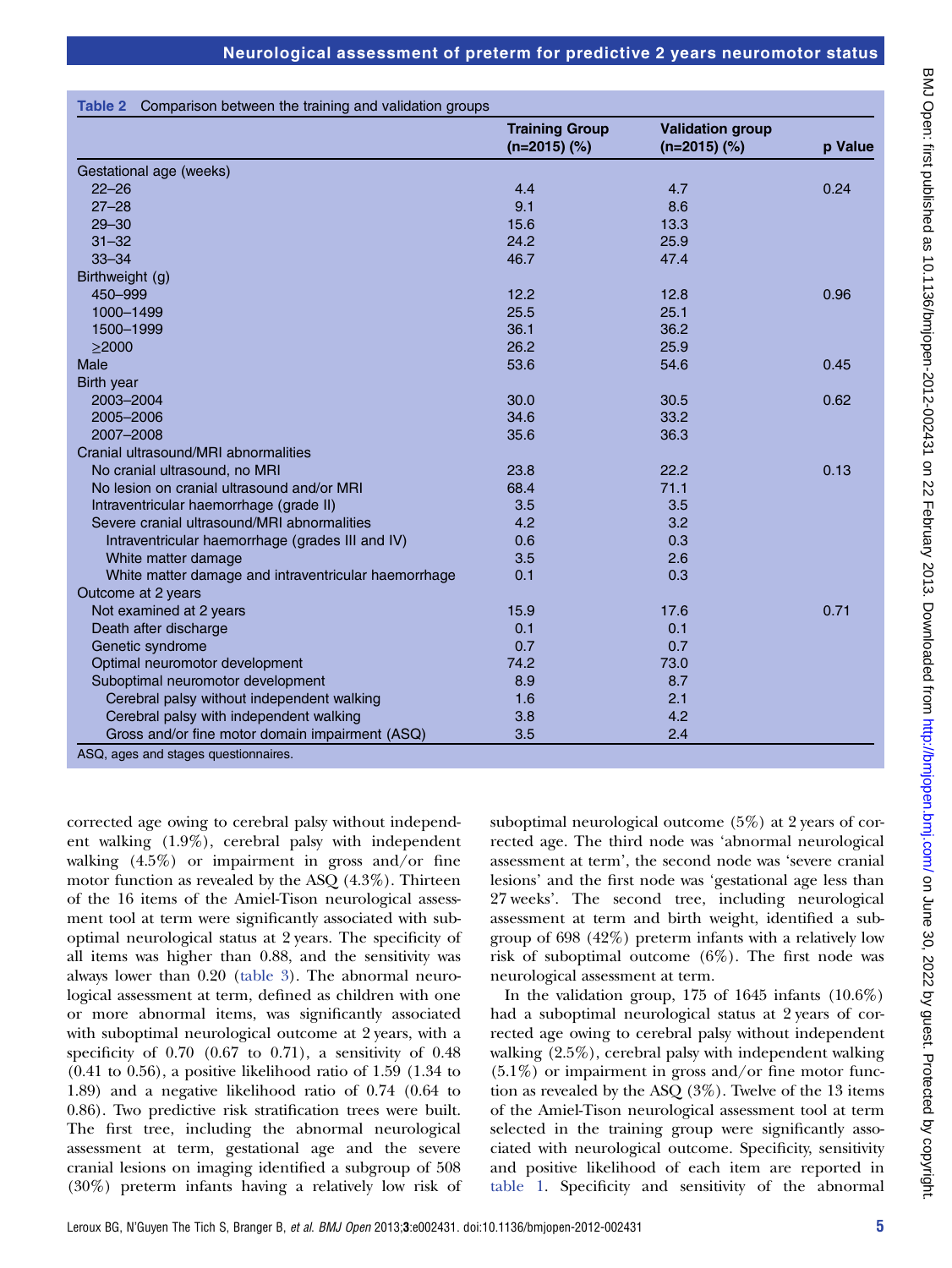| Sensitivity, specificity and positive likelihood ratio for predicting suboptimal neuromotor status at 2 years<br>Table 3 |                   |                                     |                               |                                              |  |  |  |
|--------------------------------------------------------------------------------------------------------------------------|-------------------|-------------------------------------|-------------------------------|----------------------------------------------|--|--|--|
| <b>Items</b>                                                                                                             | <b>Validation</b> | group (n=1645) Sensitivity (95% CI) | Specificity (95% CI)          | <b>Positive likelihood</b><br>ratio (95% CI) |  |  |  |
| Neurosensory function and spontaneous activity during assessment                                                         |                   |                                     |                               |                                              |  |  |  |
| Spontaneous motor activity                                                                                               | 19                | $0.05$ (0.02 to 0.09)               | $0.99(0.99)$ to $0.99$ )      | 6.11 (2.50 to 14.98)                         |  |  |  |
| Response to voice                                                                                                        | 43                | $0.07$ (0.04 to 0.12)               | 0.98 (0.98 to 0.98)           | 3.64 (1.94 to 6.85)                          |  |  |  |
| Visual fixing and tracking                                                                                               | 179               | $0.18$ (0.13 to 0.24)               | $0.90(0.88 \text{ to } 0.91)$ | 1.76 (1.24 to 2.50)                          |  |  |  |
| Social interaction                                                                                                       | 48                | $0.08$ (0.05 to 0.13)               | 0.98 (0.97 to 0.98)           | 3.46 (1.90 to 6.31)                          |  |  |  |
| Excitability                                                                                                             | 28                | $0.05$ (0.03 to 0.09)               | $0.99(0.99)$ to $0.99$ )      | 3.98 (1.83 to 8.66)                          |  |  |  |
| Passive tone                                                                                                             |                   |                                     |                               |                                              |  |  |  |
| Upper limbs recoil                                                                                                       | 78                | $0.08$ (0.05 to 0.13)               | $0.96$ (0.95 to 0.97)         | 1.84 $(1.05 \text{ to } 3.21)$               |  |  |  |
| Lower limbs recoil                                                                                                       | 55                | $0.06$ $(0.03$ to $0.10)$           | $0.97$ (0.96 to 0.98)         | 1.87 (0.96 to 3.64)                          |  |  |  |
| Comparison of curvatures                                                                                                 | 42                | $0.09$ (0.06 to 0.14)               | 0.98 (0.98 to 0.99)           | 5.17 (2.83 to 9.45)                          |  |  |  |
| Active tone                                                                                                              |                   |                                     |                               |                                              |  |  |  |
| Pull to sit manoeuvre                                                                                                    | 187               | $0.18$ (0.13 to 0.24)               | $0.89$ (0.88 to 0.91)         | 1.67 (1.17 to 2.37)                          |  |  |  |
| <b>Righting reaction</b>                                                                                                 | 51                | $0.06$ (0.03 to 0.10)               | $0.97$ (0.97 to 0.98)         | 2.05 (1.05 to 4.02)                          |  |  |  |
| <b>Others</b>                                                                                                            |                   |                                     |                               |                                              |  |  |  |
| Adaptedness during assessment                                                                                            | 132               | $0.19$ (0.05 to 0.14)               | $0.97$ (0.97 to 0.98)         | 7.32 (1.05 to 4.02)                          |  |  |  |
| Non-nutritive sucking/feeding<br>autonomy                                                                                | 54                | $0.09$ (0.05 to 0.14)               | $0.97$ (0.96 to 0.98)         | $3.23$ (1.81 to 5.73)                        |  |  |  |
| Head circumference                                                                                                       | 167               | $0.19$ (0.14 to 0.26)               | $0.91$ (0.89 to 0.92)         | 2.15 (1.52 to 3.02)                          |  |  |  |
| Items combination                                                                                                        |                   |                                     |                               |                                              |  |  |  |
| One item or more                                                                                                         | 615               | $0.55$ (0.47 to 0.62)               | $0.65$ (0.62 to 0.67)         | 1.55 $(1.33 \text{ to } 1.81)$               |  |  |  |
| Three items or more                                                                                                      | 108               | $0.19$ (0.14 to 0.25)               | $0.95$ (0.94 to 0.96)         | 3.70 (2.53 to 5.40)                          |  |  |  |

neurological assessment at term were 0.64 (0.62 to 0.66) and 0.56 (0.48 to 0.63), respectively, for predicting suboptimal neuromotor status at 2 years, and 0.65 (0.62 to  $(0.67)$  and  $(0.55)$   $(0.48$  to  $0.61)$ , respectively, for predicting cerebral palsy. The predictive capacity for suboptimal neuromotor status at 2 years increased with the number of items included in the neurological assessment at term (figure 3). Also, the predictive capacity for suboptimal outcome increased when calculated with a multiple imputation method in 50 datasets. In addition, we



Figure 3 Rates of suboptimal neuromotor developmental status at 2 years of corrected age according to the number of abnormal items observed during neurological assessment at term. Circles indicate rates observed in the validation group. Intervals indicate the range of virtual rates calculated in 50 datasets by imputation in case of missing items.

validated the two predictive risk stratification trees built using the training group. The first tree included neurological assessment, gestational age and severe cranial lesions, and identified a subgroup of 526 (32%) preterm infants exhibiting a relatively low rate of suboptimal outcome (3%). The second tree only included neurological assessment and birth weight, and identified a subgroup of 696 (42%) preterm infants exhibiting a relatively low rate of suboptimal outcome (5%) (figures 4 and 5).

## **DISCUSSION**

A normal neurological status at term predicts a lower risk of suboptimal neuromotor status at 2 years of corrected age. Thus, the neurological examination at term, including the five following elements (feeding autonomy and non-nutritive sucking, visual fixing and tracking, comparison of ventral and dorsal curvatures, pull to sit and reverse manoeuvre and righting reaction), should be assessed at term by a neonatologist or by a general practitioner during the follow-up of preterm infants.

Different neonatal neurological assessment tools have been proposed and tested to predict cerebral palsy at 2 years. In a recent review, eight neurological assessment tools were evaluated, although the Amiel-Tison instrument was not included.<sup>18</sup> Among them, Prechtl's method for the assessment of general movements had the best sensitivity and specificity for predicting cerebral palsy. However, a comprehensive review of all the studies using Prechtl's method revealed that specificity and sensitivity varied depending on the studies, but mostly on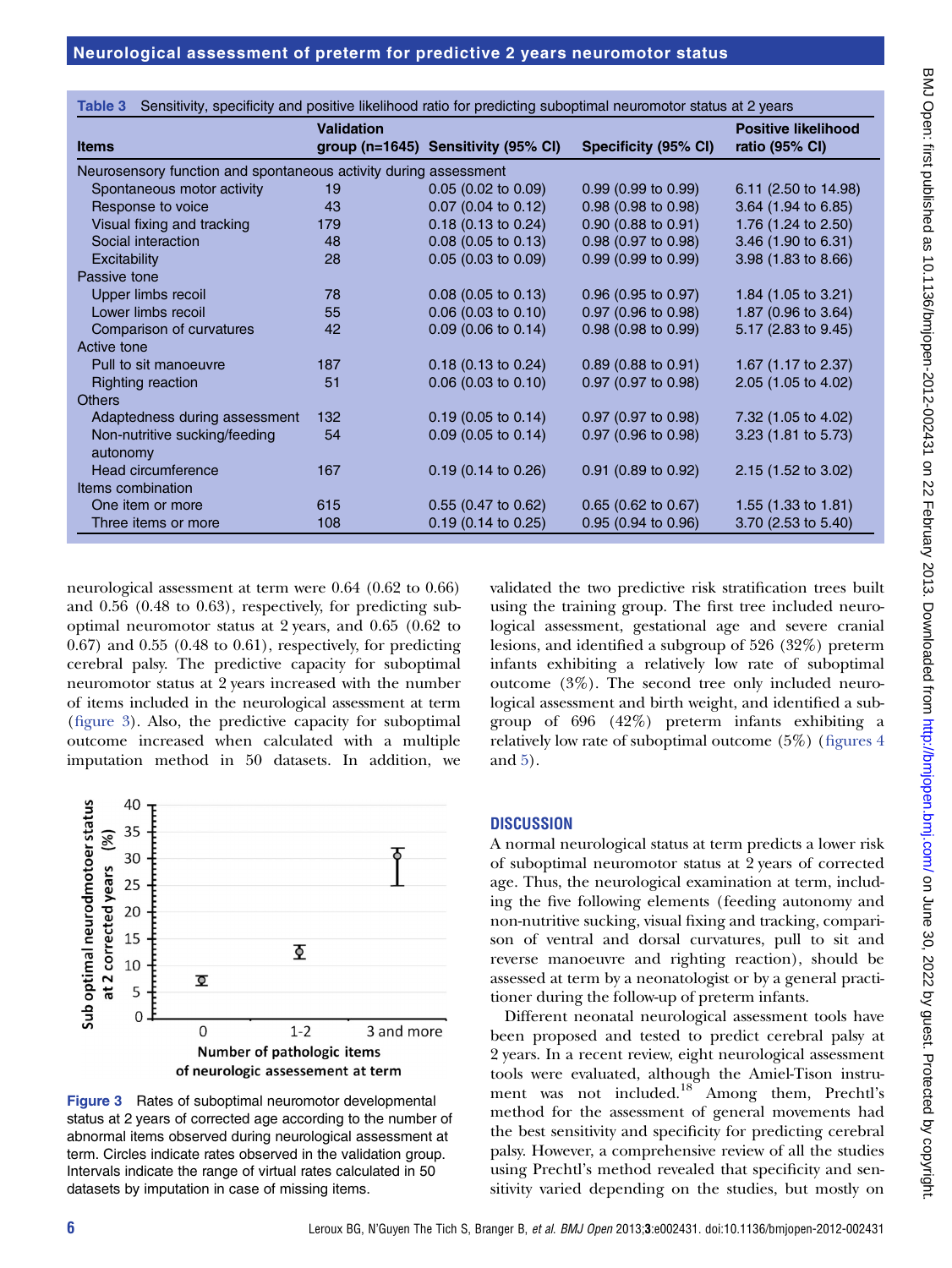Figure 4 Classification and regression trees predicting suboptimal neuromotor status at 2 years of corrected age. Trees were built by  $\chi^2$  automatic interaction detector analysis in the training set. The classifications obtained in the validation group are shown. Each node shows the selected splitting variable, number and proportion (95% CI) of infants with suboptimal outcome at 2 years. The terminal nodes marked in grey represent the subgroup of infants considered at 'low risk'. Neuromotor assessment at term, gestational age and the presence of cerebral lesions on imaging were included in this first model.



the judgement criterion and population studied.<sup>19</sup> Moreover, a study comparing the methods Amiel-Tison and Prechtl showed that the correlation between neurological and developmental outcome was better with the Amiel-Tison method.<sup>20</sup> Thus, the Amiel-Tison tool for neurological assessment at term seems to be a robust instrument and should be recommended, even in the simplified form that we have presented in this study. Nevertheless, several limitations apply to studies evaluating neurological assessment: (1) they always include fewer than 200 infants, and most of the time fewer than 60; (2) the examination is usually performed by experts, and often by direct collaborators of the author of the study and (3) the examiners are very rarely blinded to the neonatal assessment results, which may influence how they score a child on the outcome measures. In the present study, the number of infants included is consequent; more than 120 different paediatricians performed the evaluations, and most of them were blinded to the initial neonatal assessment. In real-life conditions, we obtained a good specificity with our model, and with an acceptable sensitivity when adding risk factors, such as a low gestational age or severe cerebral lesions observed by imaging.

Severe cerebral lesions detected on imaging constituted the main criterion for neuromotor status prediction, especially cerebral palsy.<sup>10</sup> In a large cohort, a good correlation was found between severe lesions on neonatal cranial ultrasound and MRI at term. Mild MRI abnormalities, rather than mild ultrasound abnormalities, were associated with poorer neurodevelopmental outcomes.6 The sensitivity and specificity of neonatal cranial ultrasound for predicting cerebral palsy at 20 months were 29% and 86% vs 71% and 91%,

Figure 5 Classification and regression trees predicting suboptimal neuromotor status at 2 years of corrected age. Trees were built by  $\chi^2$  automatic interaction detector analysis in the training set. The classifications obtained in the validation group are shown. Each node shows the selected splitting variable, number and proportion (95% CI) of infants with suboptimal outcome at 2 years. The terminal nodes marked in grey represent the subgroup of infants considered at 'low risk'. Neuromotor assessment at term and birth weight were included in this second model.

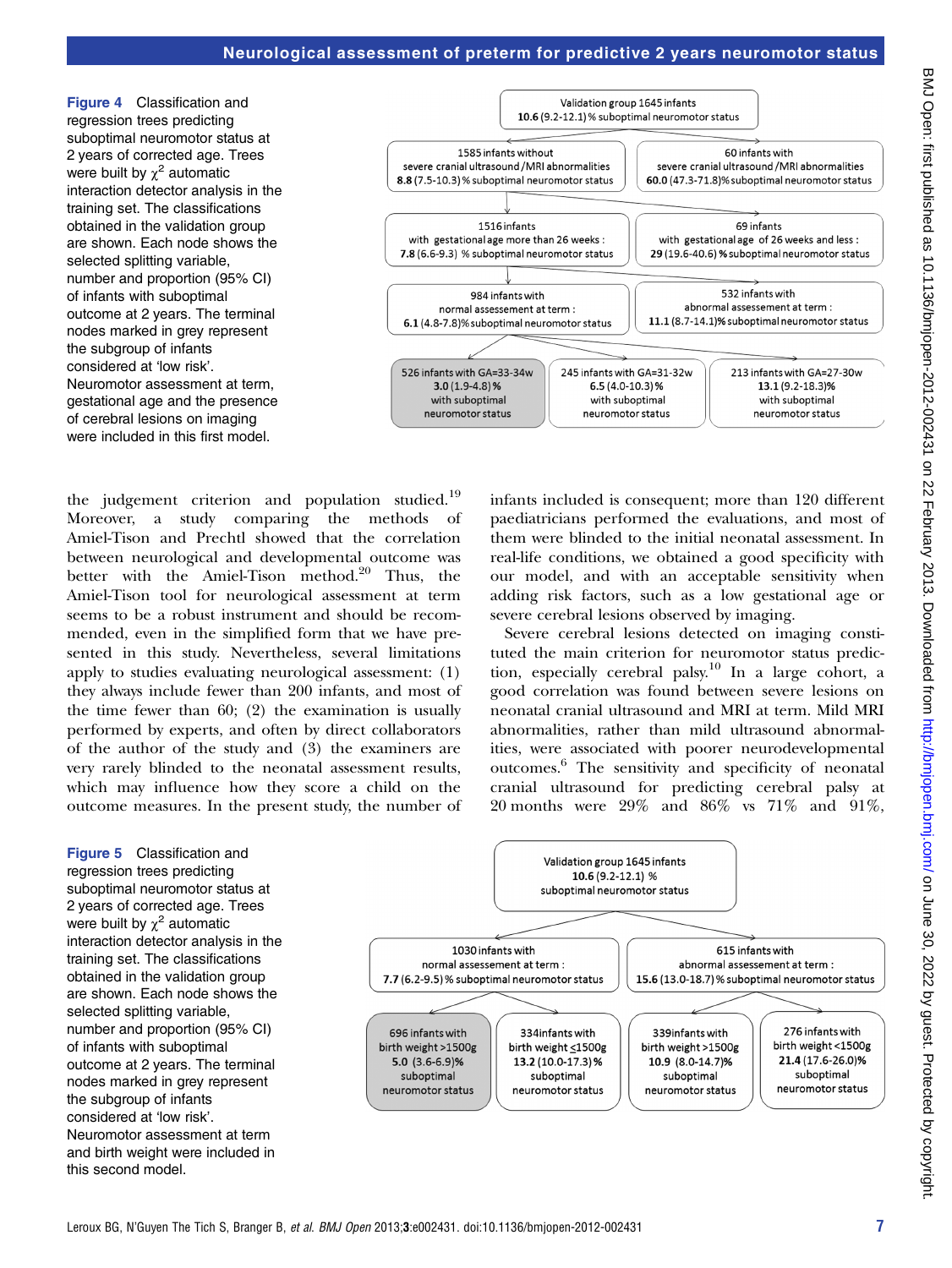respectively, for MRI in the study by Mirmiran.<sup>21</sup> In Inder's<sup>9</sup> study, the sensitivity of moderate-to-severe MRI abnormalities for predicting cerebral palsy was 65, with a specificity of 79%. Thus, MRI shows a little better sensitivity than neuromotor assessment in the short term, but with a much better specificity. MRI in very low birth weight preterm neonates seems superior to cranial ultrasound to predict cerebral palsy, but MRI is not always available (MRI was not systematically performed in this cohort). In sum, cerebral imaging remains the main criterion, despite a lower sensitivity and specificity being reported in population-based studies compared to institutional studies.<sup>11</sup> In our population-based study,  $80\%$  of the preterm infants with suboptimal neuromotor status at 2 years did not show severe neonatal cerebral lesions by brain imaging. However, 60% of infants with severe cerebral lesions had a suboptimal neuromotor status at 2 years. Thus, our study confirms that cerebral lesions are the most important predictors of cerebral palsy in preterm infants.<sup>22</sup>

Gestational age is another classical criterion used to select children for follow-up enrolment. A very low gestational age (ie, less than 27 weeks of gestation) is a very specific predictor of suboptimal outcome, but it concerns only 12% of the infants with suboptimal neuromotor status. If we increase the gestational age cut off (ie, to 30, 32 or 34 weeks of gestation), the predictive sensitivity increases, but the specificity decreases. The fact that preterm infants born at 33–34 weeks of gestation without severe cerebral lesions on imaging do not receive follow-up care means that up to 22% of infants with a suboptimal neuromotor status at 2 years do not receive appropriate follow-up care. Thus, gestational age should not be the only criterion used. In countries where gestational age is not reliable, and access to cranial ultrasound and MRI is limited, the combination of neurological assessment at term and birth weight seems to be an acceptable compromise to detect children at higher risk for suboptimal neuromotor status at 2 years of corrected age.

The main limitation of this cohort study was neuromotor evaluation at 2 years, because most of the evaluations were performed by the 120 trained paediatricians, and not by the highly trained examiners, neuropaediatricians or rehabilitation physicians. Indeed, although cerebral palsy with or without independent walking is relatively easy to diagnose, it is more difficult to diagnose infants with mild neuromotor disability. For this reason, we took into account two domains of the ASQ regarding neuromotor status (gross and fine motor functions). Despite this fact, the population with suboptimal neuromotor status might have been underestimated. Nevertheless, this study was population based, and not institution based, which is a strength because it better describes real-life conditions. Moreover, sensitivity and specificity were similar when they were calculated for predicting cerebral palsy only. Another limitation was the relationship between assessment at term and at 2 years. Most of

the paediatricians who performed the examination at 2 years were blinded to the neonatal neurological assessment results, although they were not blinded to the neonatal history. This could modify the specificity and sensitivity of gestational age or cerebral lesion imaging. However, the fact that most paediatricians were blinded to the neonatal neurological assessment is another strength of this study.

Normal neurological assessment of preterm infants at term, together with gestational age, more than 33 weeks of gestation and no severe cerebral lesions data, is associated with significantly lower risk of suboptimal neuromotor development at 2 years of corrected age. Moreover, a model based on neurological assessment at term and birth weight could identify a subgroup of preterm infants with a lower risk of suboptimal neuromotor development at 2 years. This predictive model could be useful in countries where the gestational age of preterm infants is not known with precision and brain imaging is not available.

In conclusion, a fairly straightforward neurological examination provides clinically useful information, especially when combined with other important determinants of outcome—gestational age, significant imaging abnormalities and birth weight. This neurological examination should be performed in all preterm neonates, prior to discharge or just after, to better inform parents and to better understand the risk of a poor outcome and therefore have a better idea of which baby requires more intensive follow-up.

## Author affiliations

<sup>1</sup>Department of Neonatal Medicine, University Hospital of Nantes, Nantes University, Nantes, France

<sup>2</sup>Clinical Research Center, INSERM CIC004, University Hospital de Nantes, Nantes, France

<sup>3</sup>Loire Infant Follow-up Team (LIFT) Network, Pays de Loire, Nantes, France 4 Department of Neonatal Medicine, University Hospital of Angers, Angers University, Angers, France

5 Department of Neonatal Medicine, Hospital of Le Mans, Nantes, France 6 Epidemiological Research in Perinatal Health and Women's and Children's Health, Tenon Hospital, Paris, France

Acknowledgements We gratefully acknowledge the contributions Professor Julie Gosselin and Dr Claudine Amiel-Tison, who taught and trained the paediatricians of our regional follow-up network for the assessment of neurodevelopment.

**Contributors** BG drafted the initial manuscript and approved the final manuscript as submitted. SN'G The Tich conceptualised and designed the study, carried out the initial analyses, drafted the initial manuscript and approved the final manuscript as submitted. BB coordinated and supervised data collection in all sites, carried out the initial analyses, drafted the initial manuscript and approved the final manuscript as submitted. GG coordinated and supervised data collection in one site, reviewed and revised the manuscript and approved the final manuscript as submitted. VR coordinated and supervised data collection in all sites, reviewed and revised the manuscript and approved the final manuscript as submitted. IB coordinated and supervised data collection in all sites, reviewed and revised the manuscript and approved the final manuscript as submitted. YM coordinated and supervised data collection in one site, reviewed and revised the manuscript and approved the final manuscript as submitted. P-YA carried out the initial analyses, drafted the initial manuscript and approved the final